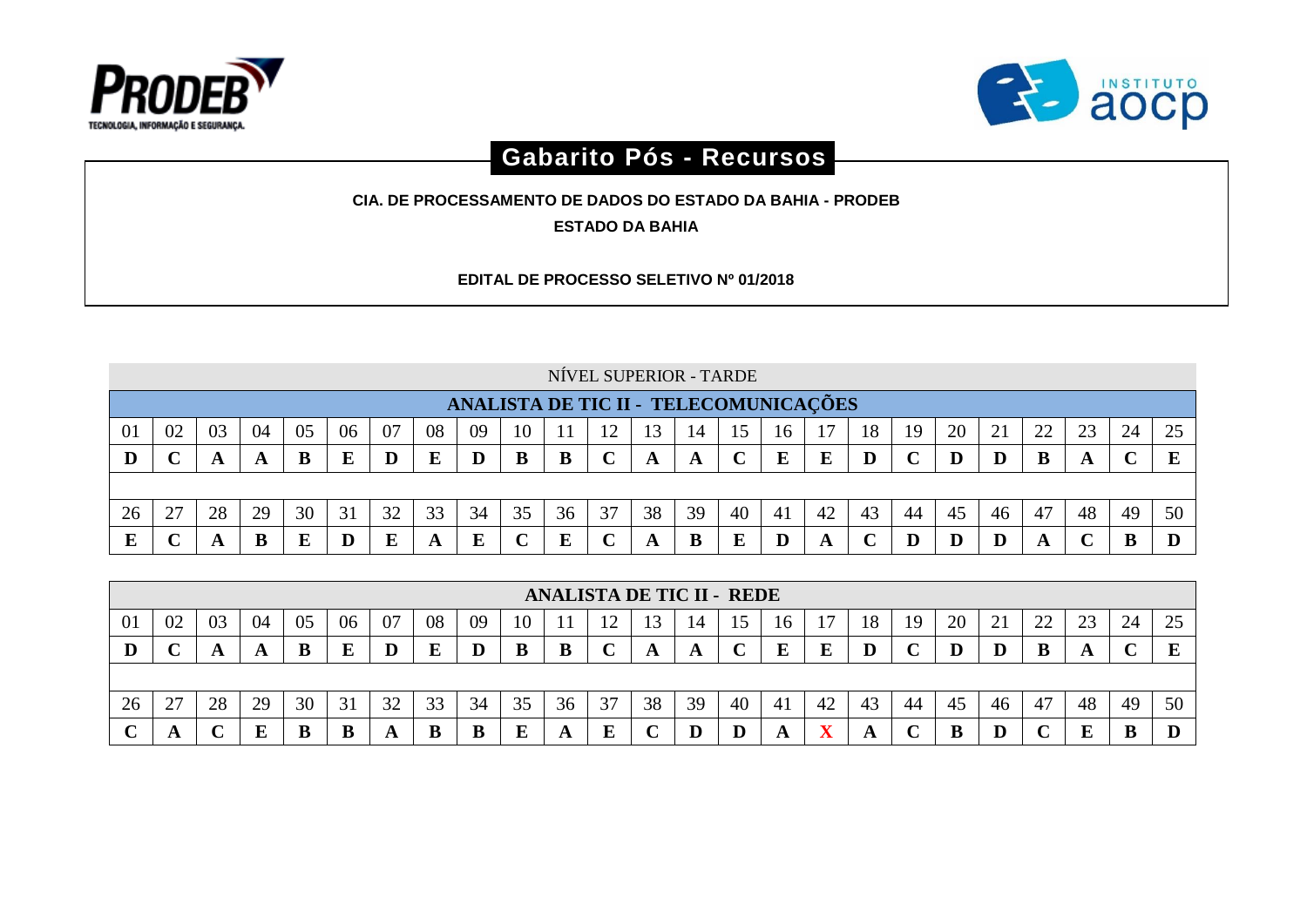|    |             |    |         |    |    |    |    |    |    |    | <b>ANALISTA DE TIC II - BACK UP</b> |    |                 |    |    |    |    |    |    |    |    |    |    |    |
|----|-------------|----|---------|----|----|----|----|----|----|----|-------------------------------------|----|-----------------|----|----|----|----|----|----|----|----|----|----|----|
| 01 | 02          | 03 | 04      | 05 | 06 | 07 | 08 | 09 | 10 |    | ר ו                                 |    | $\overline{14}$ |    | 16 |    | 18 | 19 | 20 | 21 | つつ | 23 | 24 | 25 |
|    | $\sim$<br>◡ |    | A       | В  | E  | D  | E  |    | B  | В  | $\sim$<br>ັ                         | A  | A               |    | E  | E  | D  |    | D  |    | B  | A  |    |    |
|    |             |    |         |    |    |    |    |    |    |    |                                     |    |                 |    |    |    |    |    |    |    |    |    |    |    |
| 26 | 27          | 28 | 29      | 30 | 31 | 32 | 33 | 34 | 35 | 36 | 37                                  | 38 | 39              | 40 | 41 | 42 | 43 | 44 | 45 | 46 | 47 | 48 | 49 | 50 |
| A  | $\sim$<br>◡ |    | $\bf D$ |    | A  |    | D  | В  | A  | Ш  |                                     |    |                 |    | B  | E  |    |    |    |    |    |    |    |    |

|        |        |    |    |    |    |    |    |    |    | <b>ANALISTA DE TIC II - PRODUTO</b> |    |    |                |    |    |    |    |    |    |    |                |        |        |    |
|--------|--------|----|----|----|----|----|----|----|----|-------------------------------------|----|----|----------------|----|----|----|----|----|----|----|----------------|--------|--------|----|
| 01     | 02     | 03 | 04 | 05 | 06 | 07 | 08 | 09 | 10 |                                     |    |    | 1 <sup>4</sup> |    | 16 |    | 18 | 19 | 20 | ∠⊥ | $\gamma$<br>44 | $\cap$ | 24     | 25 |
|        | $\sim$ |    | A  |    | F  |    | E  | D  | B  |                                     | ◡  | A  | A              |    | E  |    | D  |    | D  |    |                | A      | $\sim$ | E  |
|        |        |    |    |    |    |    |    |    |    |                                     |    |    |                |    |    |    |    |    |    |    |                |        |        |    |
| 26     | 27     | 28 | 29 | 30 | 31 | 32 | 33 | 34 | 35 | 36                                  | 37 | 38 | 39             | 40 | 41 | 42 | 43 | 44 | 45 | 46 | 47             | 48     | 49     | 50 |
| $\sim$ | $\sim$ |    |    |    |    |    | A  |    |    |                                     | B  |    | B              |    | B  |    |    |    | A  |    | E              |        |        |    |

|    |    |    |              |    |     |    |    |    |    |    |     |    |    |    | ANALISTA DE TIC II - ELÉTRICA |    |    |    |    |    |    |        |    |          |
|----|----|----|--------------|----|-----|----|----|----|----|----|-----|----|----|----|-------------------------------|----|----|----|----|----|----|--------|----|----------|
| 01 | 02 | 03 | 04           | 05 | 06  | 07 | 08 | 09 | 10 |    | ר ו |    | 14 |    | 16                            |    | 18 | 19 | 20 | ∠⊥ | 22 | $\cap$ | 24 | $\gamma$ |
|    |    |    |              |    | دار | D  | E  | D  | B  | В  | ີ   |    |    |    | E                             |    | D  |    | D  |    |    |        |    |          |
|    |    |    |              |    |     |    |    |    |    |    |     |    |    |    |                               |    |    |    |    |    |    |        |    |          |
| 26 | つつ | 28 | 29           | 30 | 31  | 32 | 33 | 34 | 35 | 36 | 37  | 38 | 39 | 40 | 41                            | 42 | 43 | 44 | 45 | 46 | 47 | 48     | 49 | 50       |
| E  |    |    | $\mathbf{A}$ |    |     |    |    |    | B  |    | B   |    | E  |    | A                             |    | D  |    |    |    |    |        | E  |          |

|                |                  |    |    |    |    |    | ANALISTA DE TIC II - CONSTRUÇÃO DE SOFTWARE |    |    |    |    |    |    |    |    |    |    |    |    |    |    |    |    |                |
|----------------|------------------|----|----|----|----|----|---------------------------------------------|----|----|----|----|----|----|----|----|----|----|----|----|----|----|----|----|----------------|
| 0 <sup>1</sup> | 02               | 03 | 04 | 05 | 06 | 07 | 08                                          | 09 | 10 |    |    |    | 14 |    | 16 |    | 18 | 19 | 20 |    | つつ |    | 24 | $\cap \subset$ |
|                | E<br>B<br>D<br>ĸ |    |    |    |    |    |                                             |    |    |    |    |    |    |    |    |    |    |    |    |    |    |    |    |                |
|                |                  |    |    |    |    |    |                                             |    |    |    |    |    |    |    |    |    |    |    |    |    |    |    |    |                |
| 26             |                  | 28 | 29 | 30 | 31 | 32 | 33                                          | 34 | 35 | 36 | 37 | 38 | 39 | 40 | 41 | 42 | 43 | 44 | 45 | 46 | 47 | 48 | 49 | 50             |
|                |                  |    |    |    |    |    |                                             |    | A  |    | E  |    | D  |    |    |    |    |    |    |    |    | E  |    |                |